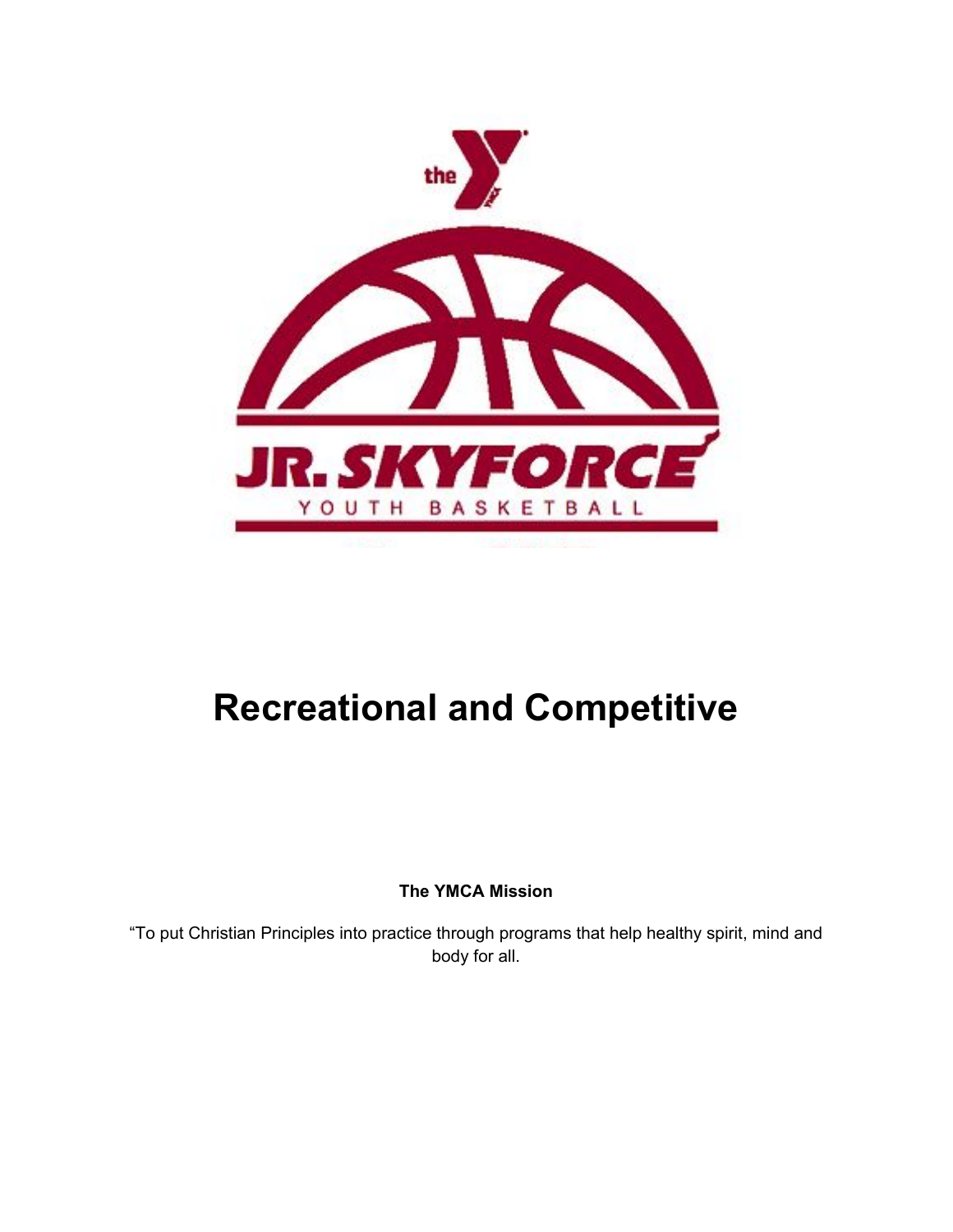## **Leagues and Teams**

The YMCA offers 1 Recreational League & 1 Competitive League.

#### **Youth may play in the Competitive League if**

1. The youth is already on a team. The coach will list them on the roster that he/she submits to the Y. Youth coming in on a team still need to register.

When registering they will need to list the name of their coach.

2. The youth is NOT on a team. He or she will be placed directly on a Jr. Skyforce Recreational League team.

## **Coaches**

All teams must have at least one volunteer parent/adult to help coach the team. All those interested MUST fill out a coach's application. Applications can be found at siouxfallsymca.org in the Youth Basketball homepage.

Please note that as a volunteer coach, we ask that you keep in mind the YMCA's mission while working with the kids, and think of what is in their best interest when making decisions for the team. Your responsibilities include, but are not limited to: team communication, signing up for practice times, facilitating practices and games, submitting appropriate paperwork, communication with YMCA staff regarding game and practice conflicts and work to coordinate make up games/practices, and ensure you have basketballs for Practice. COMMUNICATION IS KEY!

#### **Season and Schedule**

The season runs from October to March 2nd-6th grade boys and girls. There is a two week break during the holiday season. The season for 7th and 8th grade boys runs late October to January again with a two week break during the holiday season. The season for 7th and 8th grade girls runs early January to March.

Schedules are developed and posted pre and post the holiday break. Printable schedules can be found online at siouxfallsymca.org under the Youth Basketball tab. An email will be sent out to all coaches and program participants when schedules are completed and ready to view.

Realignment of teams if desired will happen at the holiday break time.

#### **Games and Practices**

Games are scheduled for Monday, Tuesday or Thursday each week. Each team will be scheduled to play one game each week with occasionally having two games scheduled in one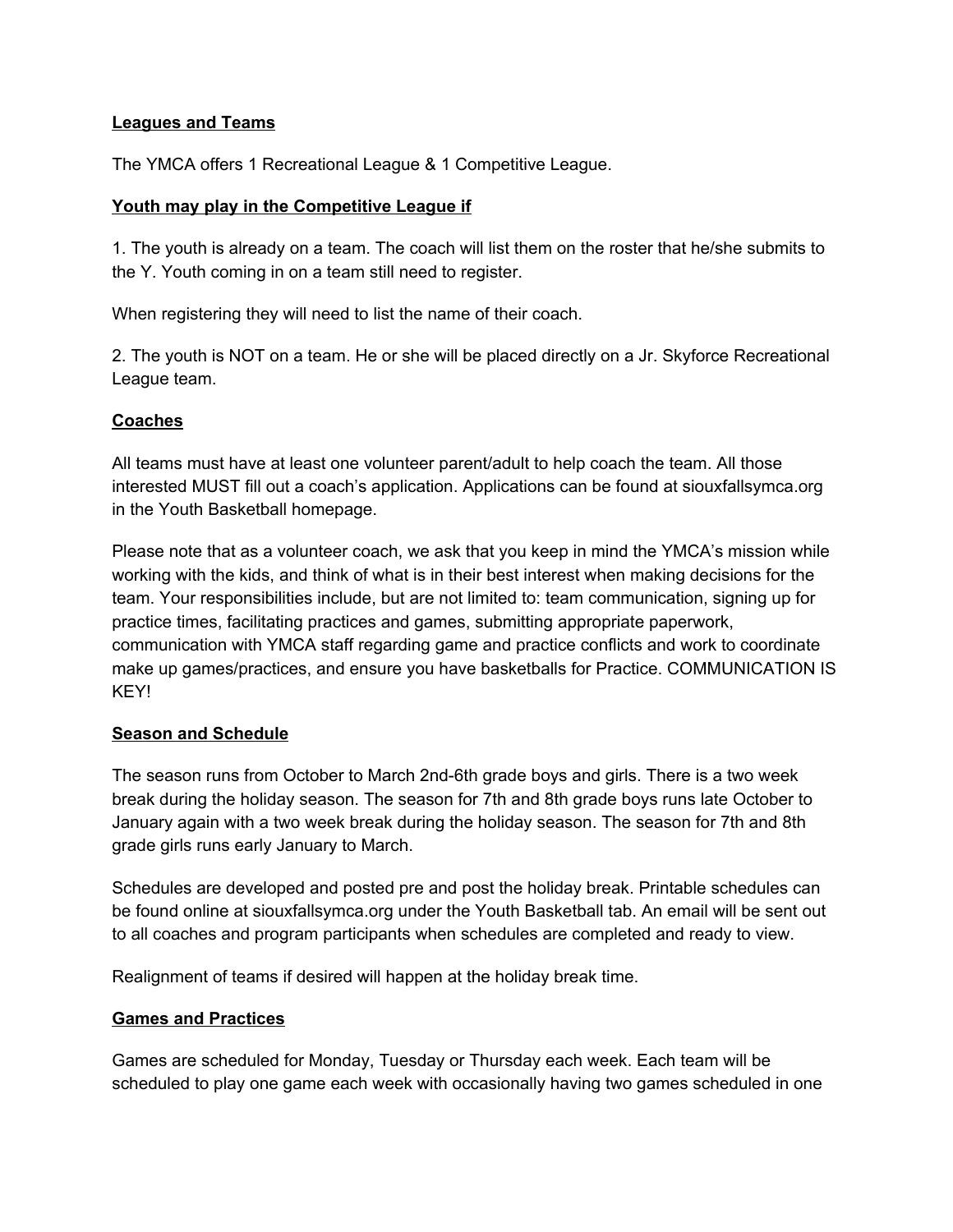week. Game venues change from week to week. Please check the online schedule to determine which venue you will be playing your game at.

Practices are determined by the coach. Practice venues have been secured by the YMCA. Coaches can select a weekly practice venue through the YMCA program support staff. Practice times and locations are available on Monday, Tuesday, Thursday or Friday. When a practice conflicts with a game, it is the coach's responsibility to communicate with YMCA program support staff to either cancel or move their practice to another day/location for that week.

# **League Tournament**

Each league will have an end of season single elimination tournament. Schedules will be posted on the YMCA website as soon as final league play has concluded and teams are selected.

# **Sportsmanship**

Each player and coach is expected to exhibit good sportsmanship. Good sportsmanship is the understanding of respecting the decisions of coaches and officials. This includes refraining from the use of expletives, disparaging comments or derogatory remarks or actions. All participant must treat opponents with respect before, during, and after the game and are expected to congratulate and shake hands with officials, coaches and opponents at the conclusion of each game. Participants will not encourage or participate in conduct that violates the rules of the spirit of the game.

# **Roles-Player, Parent, Coach and YMCA Staff**

Everyone plays a role in the success of the 2nd-8th grade Jr. Skyforce basketball program!

Players are here to learn and grow. They are to be respectful of the coaches, referees and YMCA staff who are investing their time and energy in their growth.

Parents are here to support their player(s) and the volunteers and staff who are helping facilitate their player(s) and the volunteers and staff who are helping facilitate their experience. Parents are asked to let each person do their respective job while refraining from inappropriate comments and conduct. Rudeness and unacceptable behavior will not be tolerated. Gym supervisors will remove unruly spectators and/or participants at their discretion.

Coaches are here to develop player skill, character and sportsmanship. They are to be respected and supported in their role of teaching the players the fundamentals and rules of basketball. Coaches will be responsible for directing players in competition in a positive and will be encouraging players to perform to the best of their ability. Referee calls will be respected by coaches. Rudeness and unacceptable behavior will not be tolerated.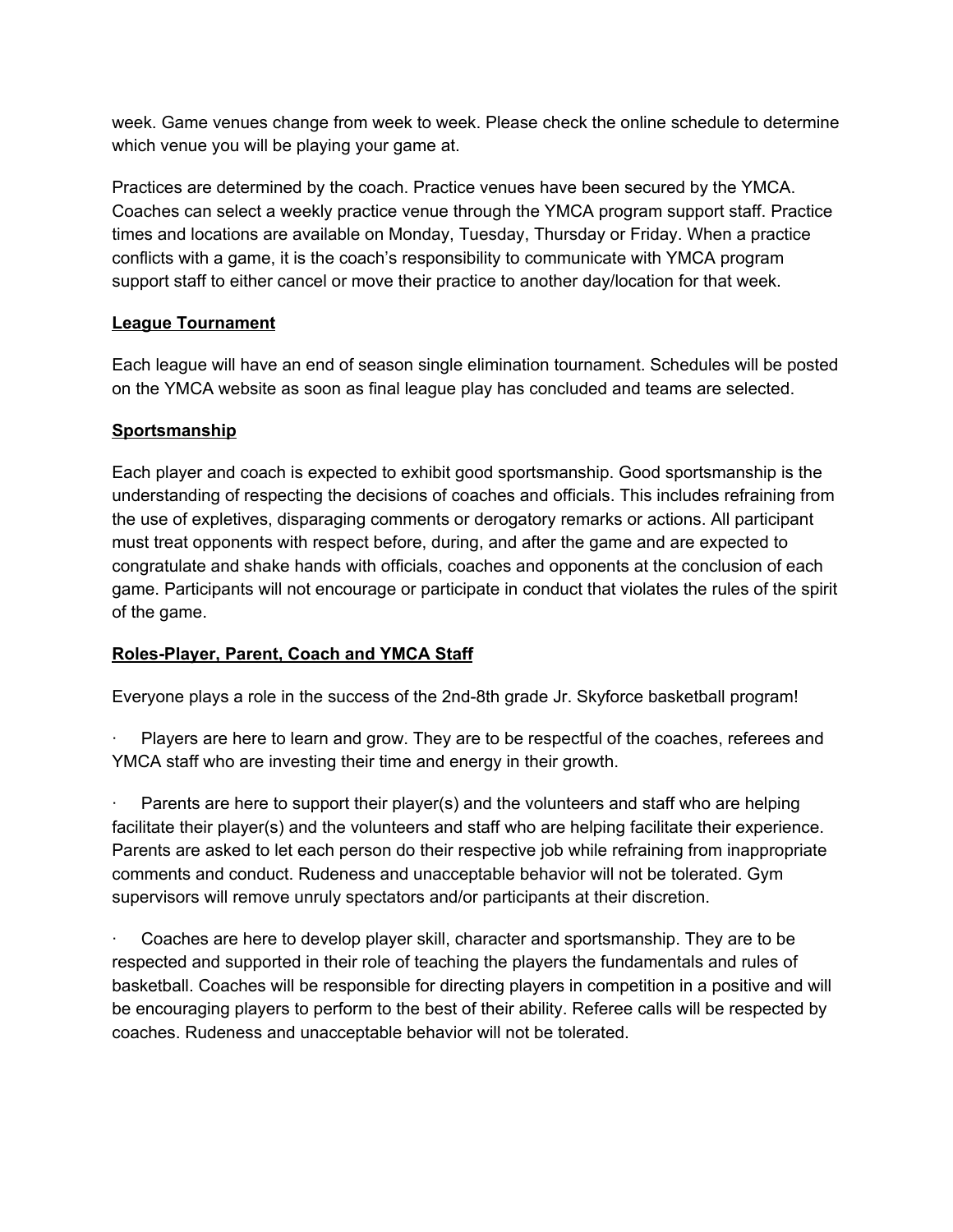· Gym Supervisors are employed by the YMCA and help facilitate the games and participant use of the facility. They make sure rules are enforced, the facility is in good order, and good sportsmanship is exhibited by ALL participants (players, coaches, and spectators).

Referees are employed by the YMCA and help run the games. They enforce the rules of the league and make sure play is fair for all participants.

· YMCA Program Director coordinates the league and staff. Questions and concerns can be addressed directly to Nicole Bissell at basketball@siouxfallsymca.org or by calling the YMCA 605.336.3190 Ext. 25

· All players must be registered and all rosters must be completed and turned in.

# **Jr. Skyforce Basketball League**

(Grades 2nd-8th)

2020-2021

## **Rules**

South Dakota Interscholastic Basketball Rules will govern play with the exception of the following rules:

- · Teams will have a 5-minute grace period to start game or game will be forfeited.
- · The intermediate size basketball (28.5) will be used for all leagues.
- · Free throws will be administered for Technical or Intentional Fouls.
- $\cdot$  3 point shots will be scored in gyms that have the arc on the floor.
- $\cdot$  Time-outs. (Each team will be allowed two 30 second timeouts per half)
- If necessary, 1 time-out for each overtime period played.
- · Unused time-outs do not carry over at all.

# **Rules for Jr. Skyforce Recreational League (2nd-8th grade)**

2nd & 3rd grade Boys and Girls

Teams May Not full court press at any point in the game.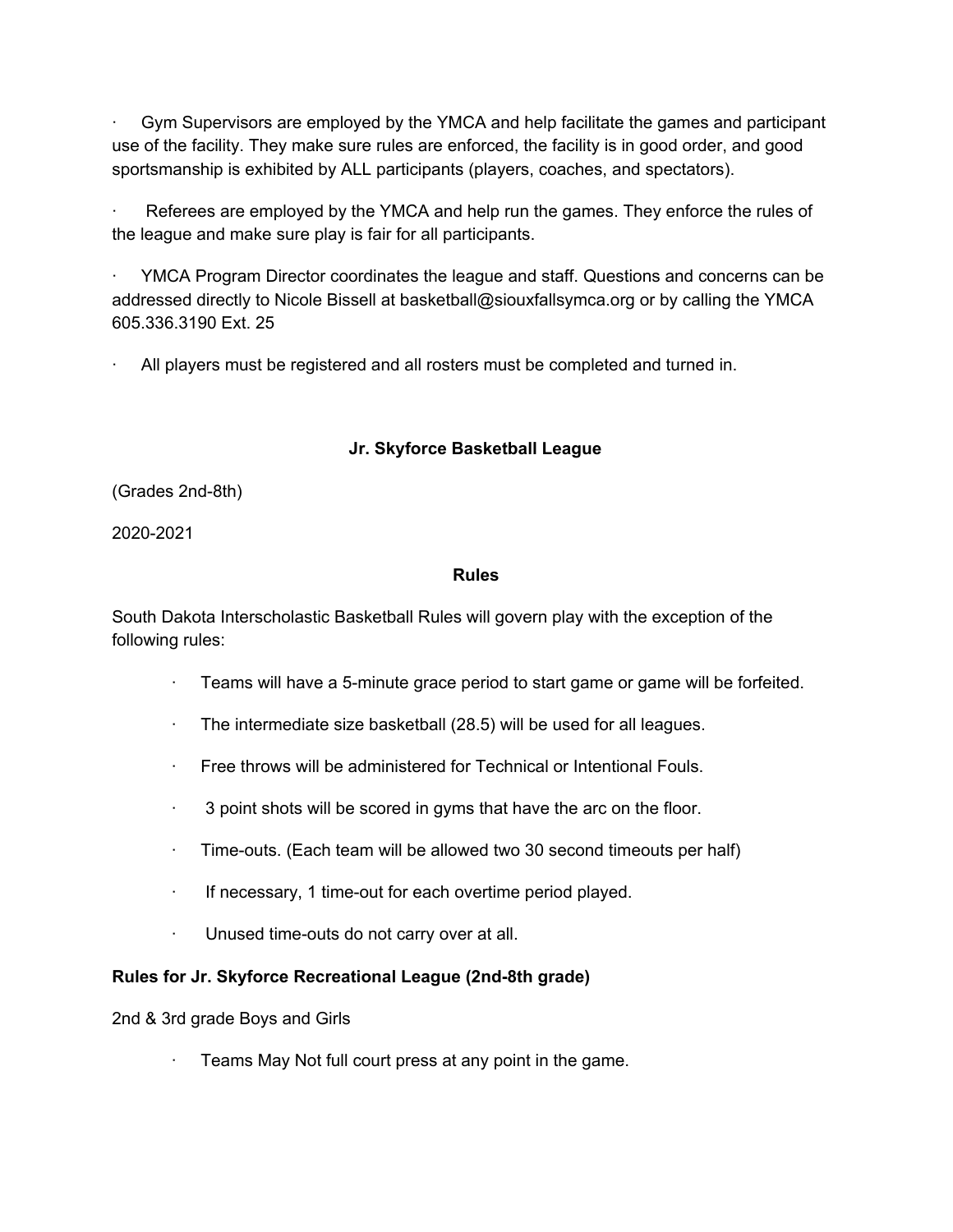Teams must play man-to-man defense at all times. Zone defense is not allowed.

2nd grade girls recreational and 2nd and 3rd grade boys recreational will play on a 8 ft hoop.

4th-8th grade Boys and Girls

- $\cdot$  Teams may full court press the last 2 minutes of each half. (man-to-man)
- · A team may only full court press to a 10 point lead.

· Once the 10 point lead is met the defensive team must immediately drop back to half court.

4th-8th Grade Boys & Girls

- Teams must play man-to-man defense at all times
- · Zone defense is not allowed.

Free Throws: 2nd-8th Grade

Personal fouls will be tracked.

Once a player reaches their  $5<sup>th</sup>$  personal fouls they are out the rest of the game. Shooting fouls will be administered from the free throw line. When a team gets to 7 team fouls in a half the other team will shoot their bonus free throw. If a team reaches 10 team fouls in a half the other team will shoot 2 bonus free throws.

All teams will shoot free throws from the free throw line. We can adjust the distance if necessary, violations will be accordingly.

 $\cdot$  Free throws will be awarded instantly in all O.T.

Playing Requirement & Game Length (Recreational teams only)

· If a team has at least eight (8) players at a game all 8 players must play 2 full quarters.

All games will consist of 4 nine minute quarters; the clock will only stop for time outs and the last 2 minutes of each half, on all whistles, 2 minute half time, and if necessary, 2 minute overtime. The second O.T. will be a sudden death- first team to score wins. A 20 point lead at any time in the game will result in a running clock with exception of timeouts.

# **Rules for Jr. Skyforce Competitive League (3rd-8th grade)**

3rd-8th grade Boys & Girls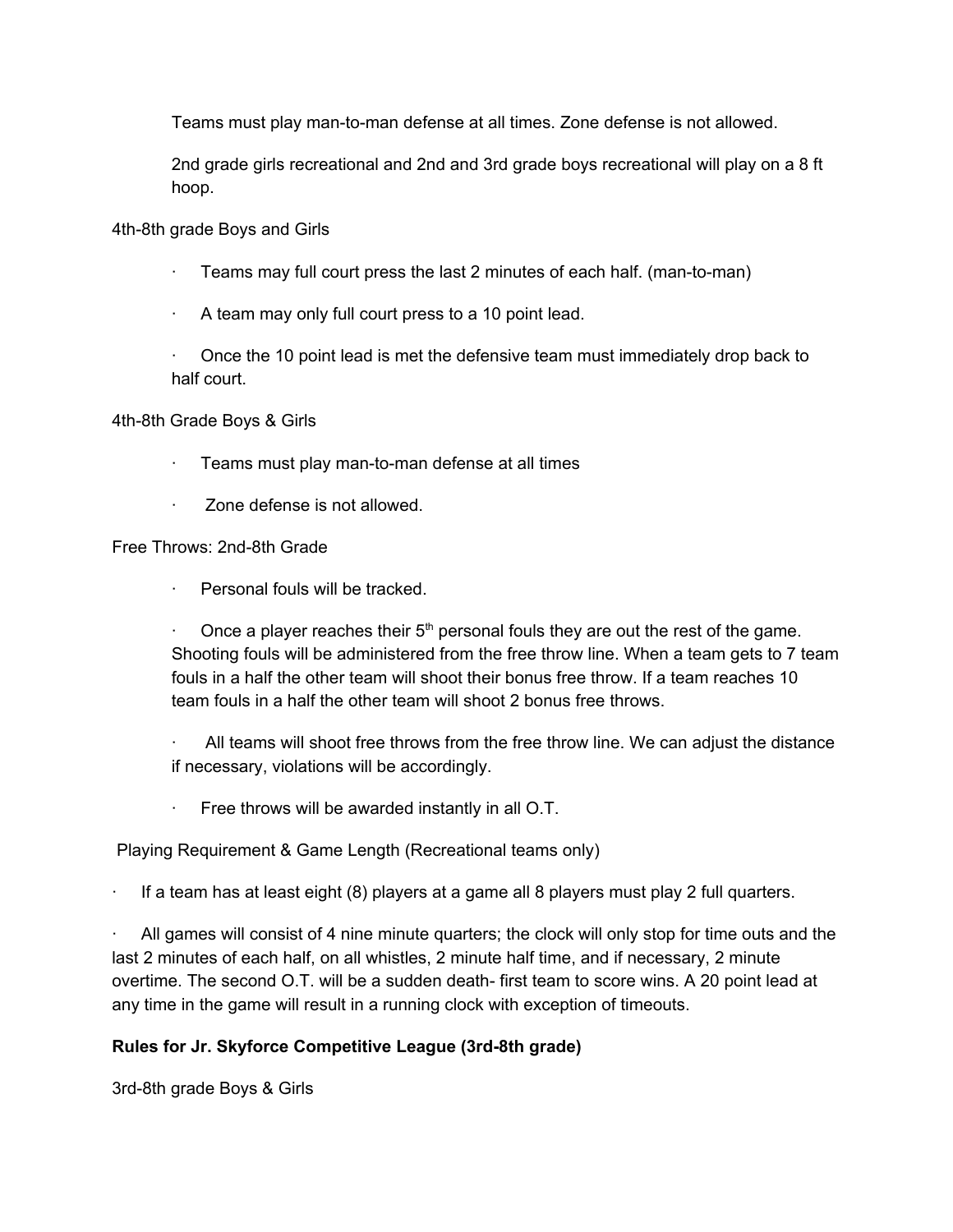- $\cdot$  Man to man & Zone defense can be played at any time during the game.
- · Teams may full court press at any time during the game. (Man to Man or Zone)
- · A team may only full court press to a 10 point lead.
- · Once the ten point lead is met the team must immediately drop back to half court

### Each player will receive 5 personal fouls

- 2 free throw shots will be awarded for any technical or intentional fouls.
- · If a player receives two technical fouls they will be ejected & suspended for the next game.

If a coach receives two technical fouls he or she must leave the gym immediately. Assistant or parent must coach the remainder of the game.

All teams will shoot free throws from the line. Violations will be called accordingly.

· A player occupying a marked lane space may enter the lane on the release of the ball by the free throw shooter.

#### **Game length**

· All games will consist of 4 nine minute quarters; the clock will only stop for time-outs and the last 2 minutes of each half on all whistles, 2 minute half time, and if necessary, 2 minute overtime(s) The second OT will be sudden death- first team to score wins. A 20 point lead at any time in the game will result in a running clock including the final 2 minutes of each half, with the exception of time out.

#### **Jersey Requirement**

Teams may wear non Jr. Skyforce jerseys only if they opted out. Any team that did not opt out must wear Jr. Skyforce jerseys. A forfeit will be the result for any team out of uniform.

#### **Rosters**

Jr. Skyforce Competitive League Coaches are allowed to add players to the Roster up to the start of your second game after that point rosters are frozen

All players must be registered and all rosters must be completed and turned in.

#### **Arrival & Game Time**

All games must be played as scheduled.